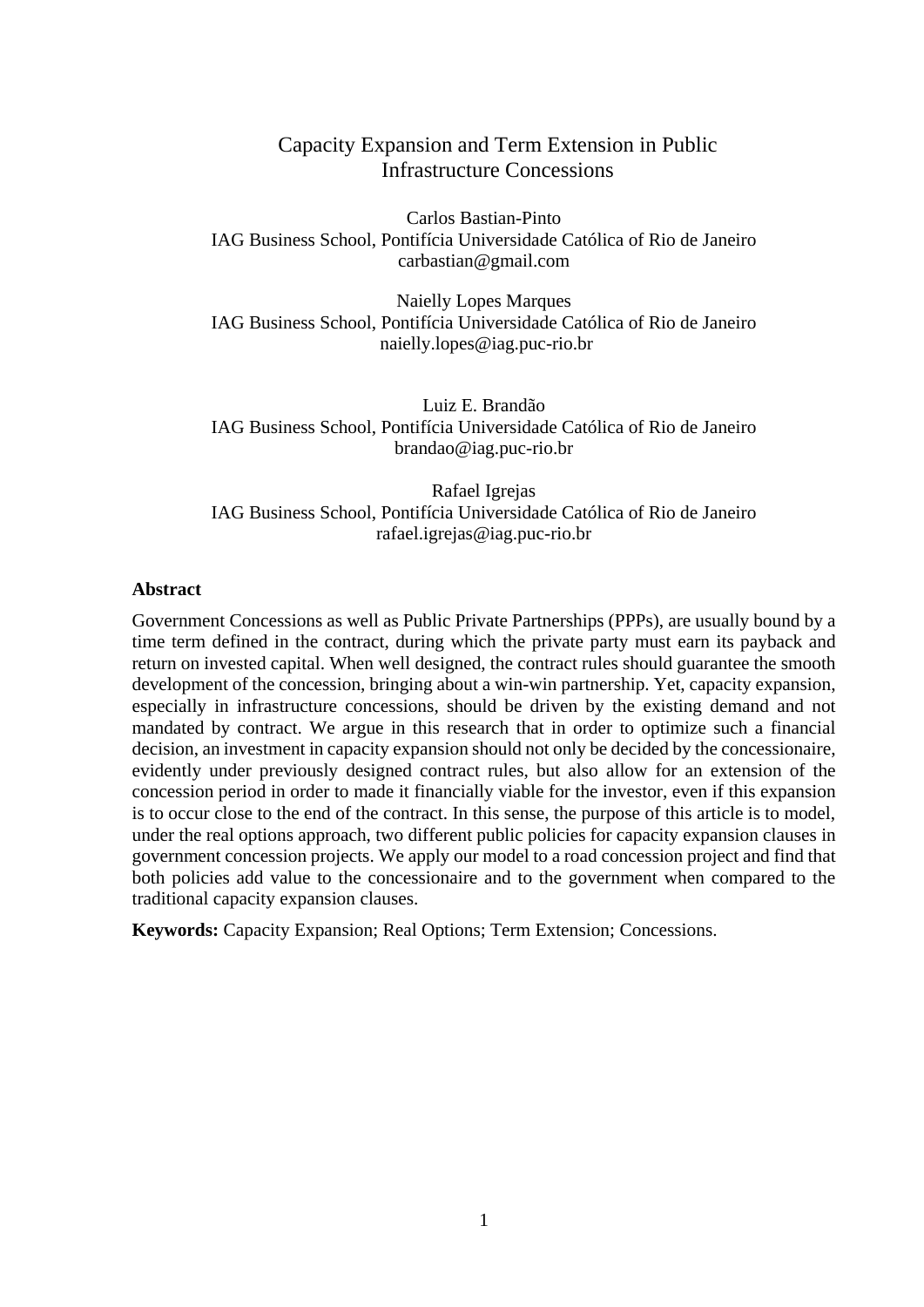### **1. Introduction**

Infrastructure projects have as characteristics long maturation period and high capital investments, which generates significant risks. Given the limited capacity of public funding and the worldwide tendency to grant to private initiative projects that can provide an adequate return to investors, a process of granting this class of projects to the private sector in Brazil began in the 1990s. Government Grants or Concessions, as well as Public Private Partnerships (PPPs), are usually bound by a time term defined in the contract, during which the private party must earn its payback and return on invested capital. In order to decide its capital investment in a such a venture, the private investor considers the expected return and risk of the sector, government and project, as well as revenues, costs, fiscal conditions and the uncertainties involved. On the other hand, the Government or Agency granting the concession may have different objectives, such as the quality of services rendered and low toll prices.

Although the objectives of both parties, public and private, may be different, they need not be antagonistic as both can profit from each other in the project involved: the government aims to increase the public benefits from the private investment, while the latter at the return it will obtain from the service rendered. Evidently, the private party will seek to maximize its profitability bounded by the limits of the contract, while the government must in some way control and verify the service rendered as well as investment made, with a limit to the tariff that can be charged by the private party. All these rules and boundaries must be fixed and clearly defined in the grant contract at the start of the concession.

When well designed, the contract rules should guarantee the smooth development of the concession, bringing about a win-win partnership. But even with clear rules and limits, concessions frequently run into problems which may occur due to events or variables that were not be forecasted at the time of the grant. Due to the risks involved, many of these projects are not attractive to private capital. In this sense, some mechanism of risk mitigation by the granting authority is required to make these investments viable, such as the collar option. The collar option mechanisms are relevant to attract private initiative and mitigate government spending. The advantage of this type of mechanism is that it is more efficient for risk mitigation than nonrecourse assets or fixed counter-payments (Brandão et al., 2012). On the other hand, these guarantees have the potential to generate a contingent liability for the public agent, which can be extremely costly if not properly priced and modeled.

Also, since one of the major uncertainties that may affect a concession project is the demand and, consequently, has a probability of underestimating in the long term, it is understood that the concessionaire may have an interest in expanding the capacity of the project. However, the existence of collar options as a risk mitigation mechanism generates a disincentive for the concessionaire to expand the marginal cash flows would no longer be captured exclusively by the private investor to be shared with the government.

Capacity expansion, especially in infrastructure concessions such as roads, ports, trains, airports, among others, should be an option driven by demand since it is an intensive capital decision and is subject to a time frame limit. We argue in this research that in order to optimize such a financial decision, which should be beneficial to both parties involved, an investment in capacity expansion should permit extension of the time grant in order to turn it financially viable for the investor, even if close to the end of the contract term. In this sense, the purpose of this article is to model, through the real options approach, different policies of capacity expansion option with term extension in governmental concession grants.

This article is organized in as follows. After this introduction, we present a review of the related literature in the field. Next, in section 3 we present the background of highway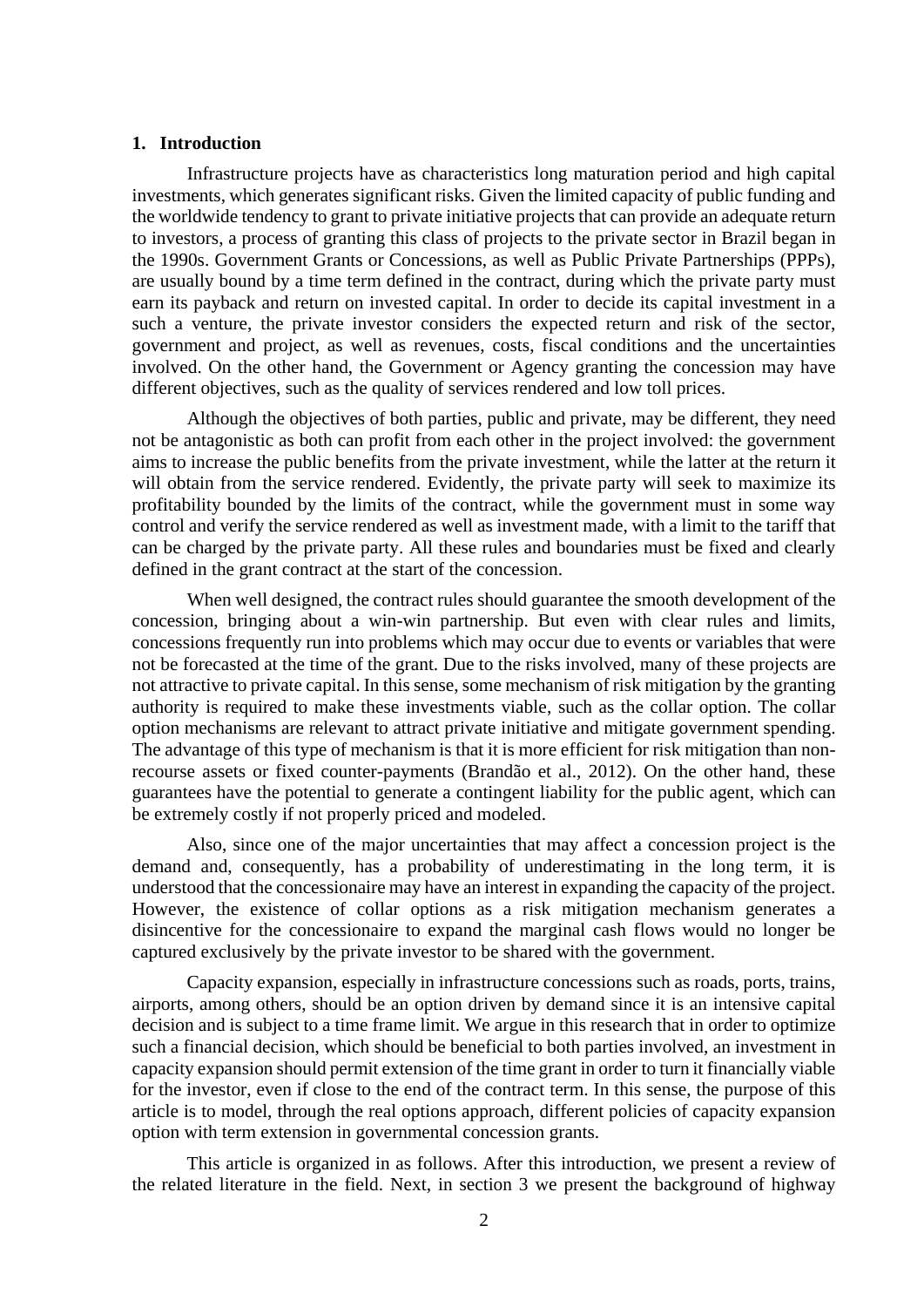concession projects and in section 4 we propose a model to evaluate different policies for capacity expansion with term extension in concession projects. In section 5 we present an application in a road concession project to verify the validity of our model, and in section 6 we conclude.

## **2. Literature Review**

The Discounted Cash Flow (DCF) method is often used for the valuation of investment projects. This traditional method, although very robust, does not consider the managerial flexibilities and prices the project based only on information that is known at the initial moment, ignoring possible changes the may result from dynamically managing the project in an uncertain environment.

The Real Options Approach (ROA) arose as a response to the limitations of the traditional DCF model. This approach adapts the financial options pricing models originally developed by Black and Scholes (1973) and Merton (1973), allowing the treatment of investment under uncertainty and flexibility. Tourinho (1979) was the first to use this method to assess an oil reservoir project under price uncertainty. In the following years, McDonald and Siegel (1985), Titman (1985), Majd and Pindyck (1987) and Triantis and Hodder (1990) further developed the field by provided solutions to particular applications. A few years later, Dixit and Pindyck (1994) and Trigeorgis (1996) synthesize the main concepts and the possible applications of this methodology.

ROA has found several applications in infrastructure projects, such as transportation, roads, airports and highways. Bowe and Lee (2004), for example, analyze the construction of the Taiwan High-Speed Rail project, considering the expansion, postponement, abandonment, and contraction options. Their results suggest that management flexibility in the face of unexpected market developments is important to determine the economic feasibility of the project and confirm the theoretical result that the multiple options values will be non-additive if exercised in the presence of one another. Huang and Chou (2006) complement the analysis performed by Bowe and Lee (2004), considering the minimum revenue guarantee and the option to abandon during the project pre-construction phase.

Brandão et al. (2012) analyze the Line 4 concession of the São Paulo Subway System and compare the results of the project valuation under the traditional DCF method with the real options approach. The authors study the impact that the capacity limitation of the line has on the project risk value and propose a model that considers different guarantees levels for each traffic band in order to minimize the risk of not realizing the estimated revenues. Cheah and Liu (2006) also use ROA to study a BOT (Build – Operate – Transfer) concession project which had traffic guarantees involved. In this article, a model to evaluate government guarantees as an option is proposed. The authors suggest that the option value should be incorporated into the negotiation framework and conclude that the guarantee value could indeed be significant relative to the initial net present value.

Brandao and Saraiva (2008) propose a model to estimate the value of an MRG for traffic volume in highway projects when this variable follows a GBM (Geometric Brownian Motion) process. Unlike the previous literature, the authors use market data to determine stochastic project parameters to estimate the guarantee value. Feng, Zhang, and Gao (2015) develop a model to evaluate the minimum revenue guarantee, the minimum traffic guarantee, and the price compensation guarantee, and thereby determined the optimal toll price on highway projects. In addition, the authors verify the impact of government guarantees on toll collection, highway capacity and road quality.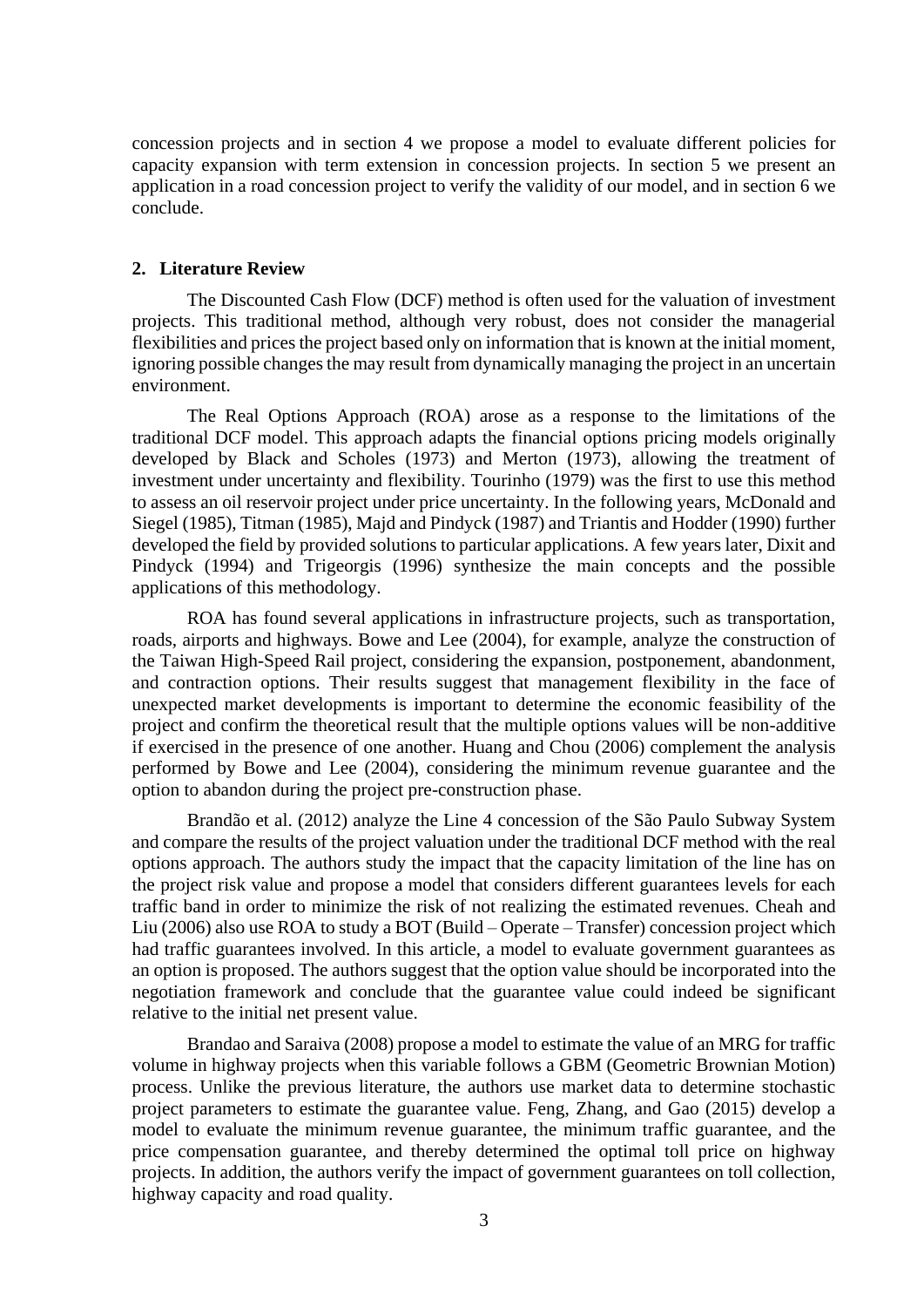Attarzadeh, Chua, Beer, and Abbott (2017) develop a different approach by proposing a model to evaluate a revenue guarantee on PPP projects of plants with equitable limits. For this, the authors use the fuzzy technique to deal with the uncertainties involved in estimating cash flow. On the other hand, instead of proposing a revenue guarantee put option, which has a limitation due to an upfront premium payment requirement, Shan, Garvin, and Kumar (2010) suggest a collar option to improve the effectiveness of risk management in a real toll project and to redistribute downside losses and upside profits to fulfil stakeholders' needs.

Buyukyoran and Gundes (2018) propose a model to evaluate the MRG in a BOT toll road project, considering that future traffic demand is perceived as the most critical risk factor that affects the financial viability of the project. In this sense, they combine an optimization approach with MCS (Monte Carlo Simulation) to identify the optimum upper and lower boundaries of options with the difference that they were modelled as European call and put options. Takashima, Yagi and Takamori (2010) present a real options model for analyzing the interaction between a private firm and a government over the timing of the decision to invest in a PPP project, considering the degree of sharing in the cost of the investment and the operation risk. The results show that when the government guarantee is large and/or the cost sharing rate for the private firm is low, then the private firm-maximizing policy exercises the investment option earlier than the project value-maximizing policy.

Carbonara and Pellegrino (2018) develop a model based on the ROA to calculate the optimal revenue floor and ceiling values in a way that creates a win-win condition for the concessionaire and the government, fairly sharing the risk between them. The authors apply this model to the Strait of Messina Bridge case and conclude that this mechanism can support the decision-making process of the government in assessing the values of public subsidies necessary to make the project attractive to private investors and assist public and private parties during the negotiation in pursuit of fair floor values and revenue ceiling.

Wang, Liu, Xiong and Zhu (2018) investigate how distinct types of government support can attract more private investment. To do this, the authors analyze 4,484 PPP projects across 130 developing countries and the results show that capital, revenue and in-kind subsidies attract more private capital, while indirect supports through government guarantee policies do not. Besides, statistical analyses indicate that increased institutional quality of a country can enhance the positive relationship between government supports and private investment, especially for government direct supports.

Aside from the importance and contributions of all these works, there is a standard feature in all of them: they analyze the guarantees mechanisms without considering its disadvantages, such as the potential to generate a contingent liability for the public agent and the disincentive for the concessionaire to expand the marginal cash flows. Therefore, the main contribution of this article is the discussion not only the advantages of using collar options but also the negative aspects of this type of mechanism and the impact of different capacity expansion policies in BOT projects.

## **3. Background: Highway Concession Projects**

According to Yescombe (2013), a concession agreement is a contract between a public sector authority and a private company through which a project is constructed to provide a service directly to the public or that public authority in question. Concessions include services in several sectors, such as highways, railways, hospitals, airports and ports.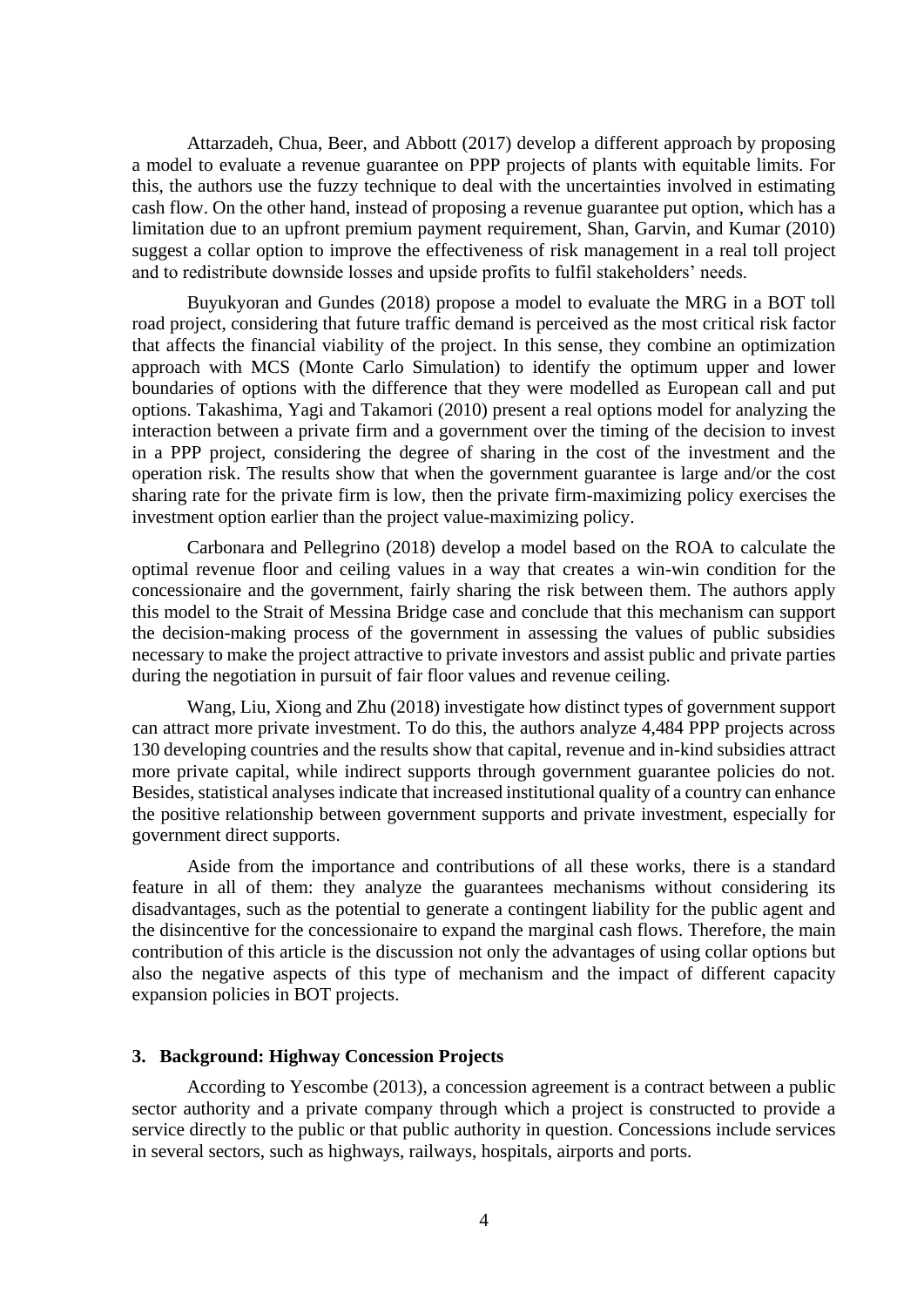Regarding road concessions, developed and developing countries adopt this system in different ways. In France, the process began in 1955, where tariff revenues accounted for half of the financing needed to build, maintain and operate the road (Blank, 2008). On the other hand, only in the 1990s, England had its first highway granted under the DBFO (Design-Build-Finance-Operate) model (Machado, 2005). Other countries such as Mexico and Chile also only granted their highways in the 1990s. These two countries developed several mechanisms to reduce risk exposure, such as the minimum revenue mechanism.

In Brazil, the practice of granting highways became more common as of 1993, when the first contracts with the private sector were signed. As most of these contracts have a term of 25 years and the earlier ones will expire by 2021. One of these concessions refers to BR-040/MG/RJ highway which links Rio de Janeiro to Minas Gerais, two of the main states of Brazilian southeast. According to the National Land Transport Agency (ANTT, 2019), this highway was granted in March 1996 to CONCER concessionaire, which is responsible for 179.9 km and three toll plazas.

Despite being one of the oldest and most important Brazilian concessions, BR-040/MG/RJ highway presents a series of problems, which worsened after the construction of a new stretch was interrupted in 2016. Due to the precarious situation and poor conservation of the highway, ANTT has initiated a process that may lead to the cancellation of the concession. The government has also chosen to assume the costs of the construction instead of extending the concession to compensate for the payment of the project by the concessionaire.

Another road concession that is expected to end in 2021 is the BR-116/RJ/SP highway, which links São Paulo to Rio de Janeiro, the two largest metropolitan regions of the country. This highway was granted in March 1996 to CCR Nova Dutra concessionaire, which is responsible for 402 Km and six toll plazas (ANTT, 2019). Aside from being one of the main roads in the country, BR-116/RJ/SP is also the largest fully paved highway in Brazil.

In addition to the termination of these concession agreements, it is expected that there will be an increase in the number of concessions in the country, mainly due to the positions voiced by the new government that took office in January 2019. There are already studies of the concession of the Rio-Santos highway, which has almost 250 km. According to ANTT (2019), since the concession of the highway BR-116/RJ/SP will end in 2021, the initial idea is to unite the two main roads that connect São Paulo and Rio de Janeiro into a single concession agreement.

In this sense, the government, when renewing the concession contract with CCR Nova Dutra concessionaire, would require counterpart investments in the duplication of Rio-Santos. Studying the feasibility of these two highways in a single contract makes sense because both roads need urgent improvements. In the case of Rio-Santos, part of the BR-101, it is necessary to duplicate a major portion of the road; and in the case of BR-116/RJ/SP, the construction of additional lanes in somes stretches of the road is still pending.

Although the government is considering extending the term of these concessions, especially BR-116/RJ/SP, this decision has not yet been taken. There is still much discussion about what is best: extend the term of these concessions or grant them again through a new bid. If the government chooses to extend the term of these concessions, it may require that the concessionaire anticipate investments through contractual additions. On the other hand, if the government chooses to auction these highways again, it can achieve a reduction in the toll price, in addition to imposing new targets for the auction-winning concessionaires, which may or may not be the same ones that currently manage these roads.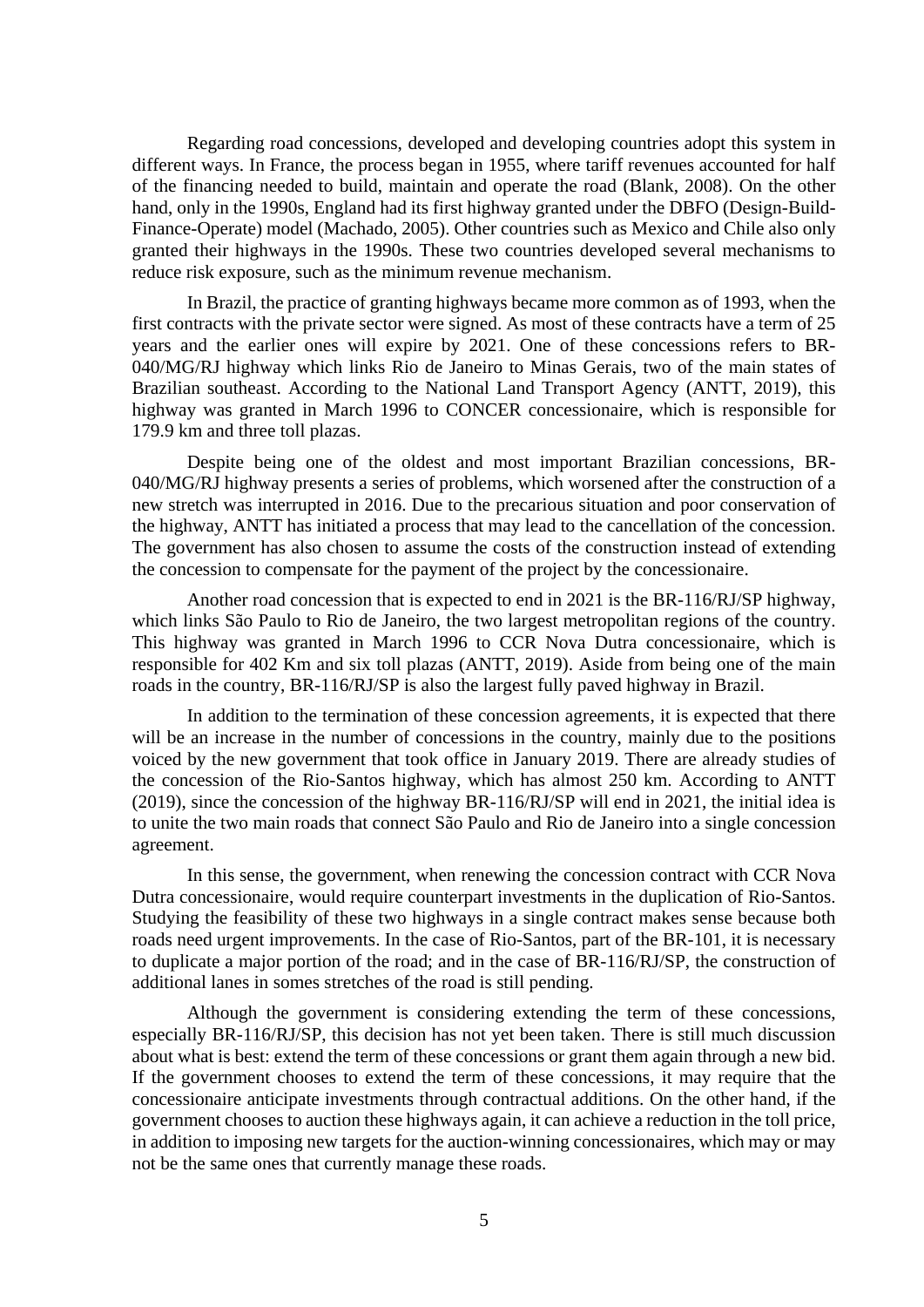In order to assist this decision-making process, the Brazilian government issued Law nº 13,448/2017 on June  $5<sup>th</sup>$  of that year, which provides the general guidelines for extension and rebidding of concession contracts in the road, rail and airport sectors. Regarding the concession rebidding, this law establishes the friendly termination of the partnership agreement and the creation of a new negotiation adjustment for the project, in new contractual conditions and with new contractors, through a bid promoted for that purpose.

In contrast, regarding the extension of concession term, this law establishes that the request must be formally manifested by the concessionaire to the public agent at least 24 months before the end of the original contract; and, that the contract may be extended once only for a period equal to or shorter than the original contract period. Besides, this law establishes some rules for early extension of concession term, such as that the concessionaire must include investments not foreseen in the original contract and the extension can only be made between 50% and 90% of the original concession term and with more than 80% of the constructions foreseen in the original contract finalized.

Even with this law to guide the concession processes, the concessionaires and the government come up against legal issues, since they do not previously establish these options in their original contracts. In this sense, proposing in the concession contracts a capacity expansion options with term extension is interesting for both the public agents, since to bid again the same project would entail higher costs, limitations and bureaucracy; as well as the private agent, which may have the right to continue the project if demand proves to be growing. Given this, we develop a real options model to evaluate two different policies of capacity expansion option with term extension.

## **4. Model**

We propose a model for investment decision in B.O.T. road concessions that considers the flexibility to expand the capacity offered and the optimal investment timing. In concessions, one of the main sources of uncertainty that can affect the private agent investment returns is the demand *(D)* for the service involved in the concession.

Particularly, in road concessions, in order to determine the total revenues in each year, it is common to assume that the traffic on the highway occurs 365 days a year and that the tool is charged in both directions. Also, it is usual to consider the traffic data in units, without distinguishing between cars and freight vehicles. But, as freight vehicles pay more toll than cars, a multiplying factor (*EVM* – Equivalent Vehicle Multiplier) is commonly applied to normalize the traffic data. Then, the total revenue in year *t* in road concession is defined by equation (1):

$$
R_{i} = E[D_{i}] \times 365 \times T \times EVM \times 2 \tag{1}
$$

where  $R_t$  is the total revenue in year *t*;  $E[D_t]$  is the expected demand in year *t*; *T* represents the toll price; and, *EVM* is the Equivalent Vehicle Multiplier Factor.

From these definitions, we can calculate the cash flow in each year *CF*<sup>t</sup> through equation (2):

$$
CFt = Rt \times [1 - ct] \times [1 - \pi] - [Dep + C] \times [1 - \pi] + Dep
$$
 (2)

where  $c_t$  represents variable costs;  $\pi$  is the income tax; *Dep* means depreciation and *C* represents fixed costs.

To simplify the cash flow equation, we adopt the expression in equation (3):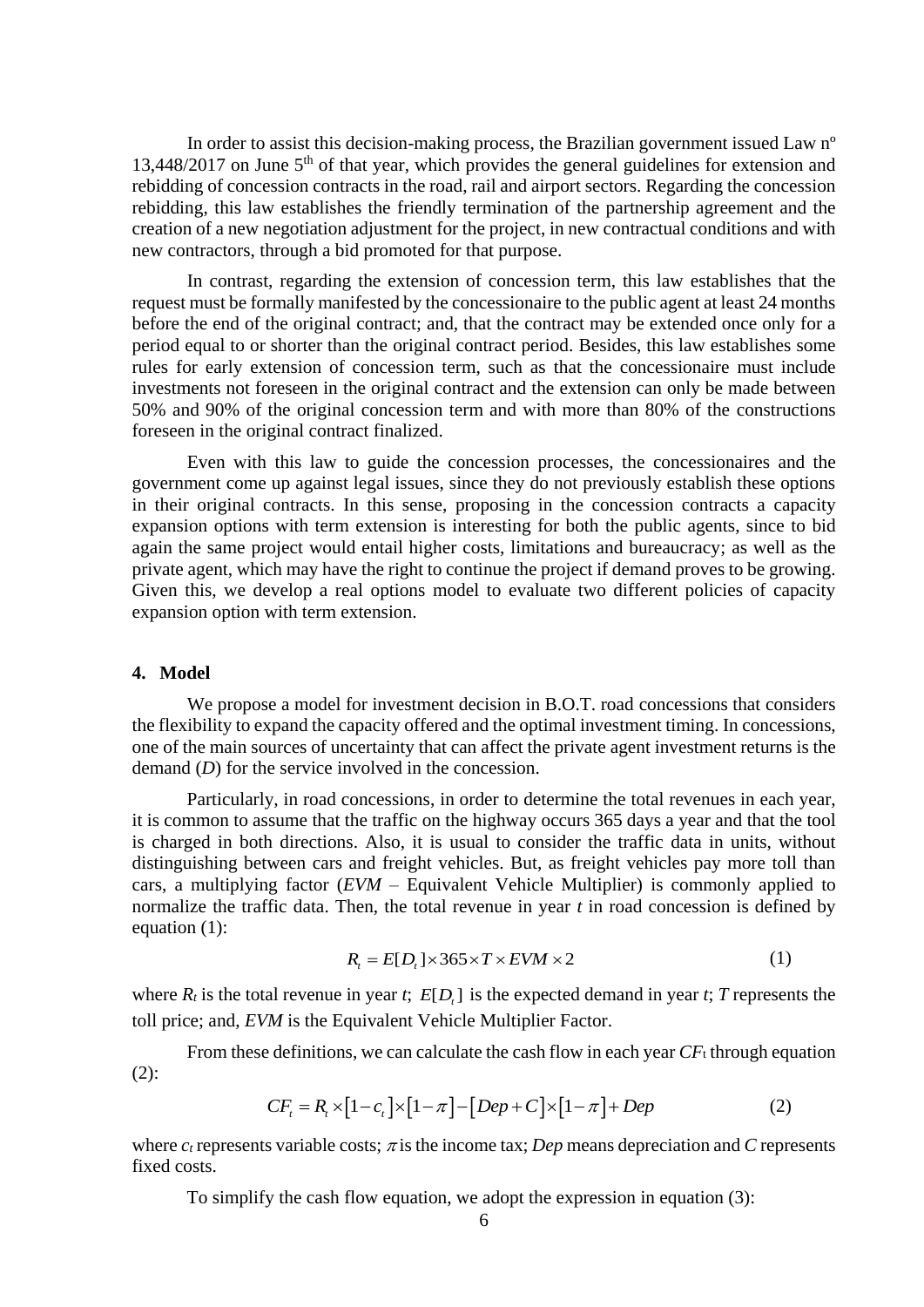$$
CFt = f(Dt)
$$
 (3)

To calculate the present value (*PV*) of concession projects that have the demand *D* as the main uncertainty, we use equation (4):

$$
PV_0 = \int_{t=1}^n E\Big[f\big(D_t\big)\Big] e^{-kt} dt \tag{4}
$$

where *PV* is the present value of the concession project at time  $t = 0$ ;  $E[f(D_t)]$  is the expected value of the project's future cash flows, which are a demand function; *k* is the cost of capital (WACC); and, *n* is the concession term.

To evaluate the possible options in the project, we consider that the demand  $(\tilde{D})$ follows a Geometric Brownian Motion (GBM), as shown in equation (5):

$$
dD_t = \mu D_t dt + \sigma D_t dz_t
$$
 (5)

where:  $dD_t$  is the incremental variation of demand in the time interval  $dt$ ;  $\mu$  represents the expected growth rate of demand;  $\sigma$  is the demand volatility; and,  $dz_t = \varepsilon \sqrt{dt}$  represents the standard increment of Wiener, where  $\varepsilon \approx N(0,1)$ .

As the flexibilities studied in this paper can be modeled as American type real options, we adopt the discrete binomial tree model proposed by Cox, Ross and Rubinstein (1979) (CRR), adapted to the case studied. We initially model a demand *D* lattice with its volatility and the equivalent cash flow (FC) lattice using equation (4). The basic nodes of these lattices are shown in [Figure 1.](#page-6-0)

The model parameters for the Cox, et. al, (1979) lattice model are presented in equation (6):

$$
u = e^{\sigma \sqrt{\Delta t}}, \quad d = \frac{1}{u} \quad \text{and} \quad p = \frac{\left(1 + r_f\right)^{\Delta t} - d}{u - d} \tag{6}
$$

where *u* and *d* are, respectively, the upside and downside multiplying factors; *p* is the risk neutral probability;  $\sigma$  is the demand volatility; and,  $r_f$  is the risk-free rate.



<span id="page-6-0"></span>**Figure 1** – Demand and Cash Flow Lattice nodes and, on the right, node of Present Value (*PV*) lattice

The CRR model considers that, at each decision node, the stochastic variable *D* should be modeled by equation (7).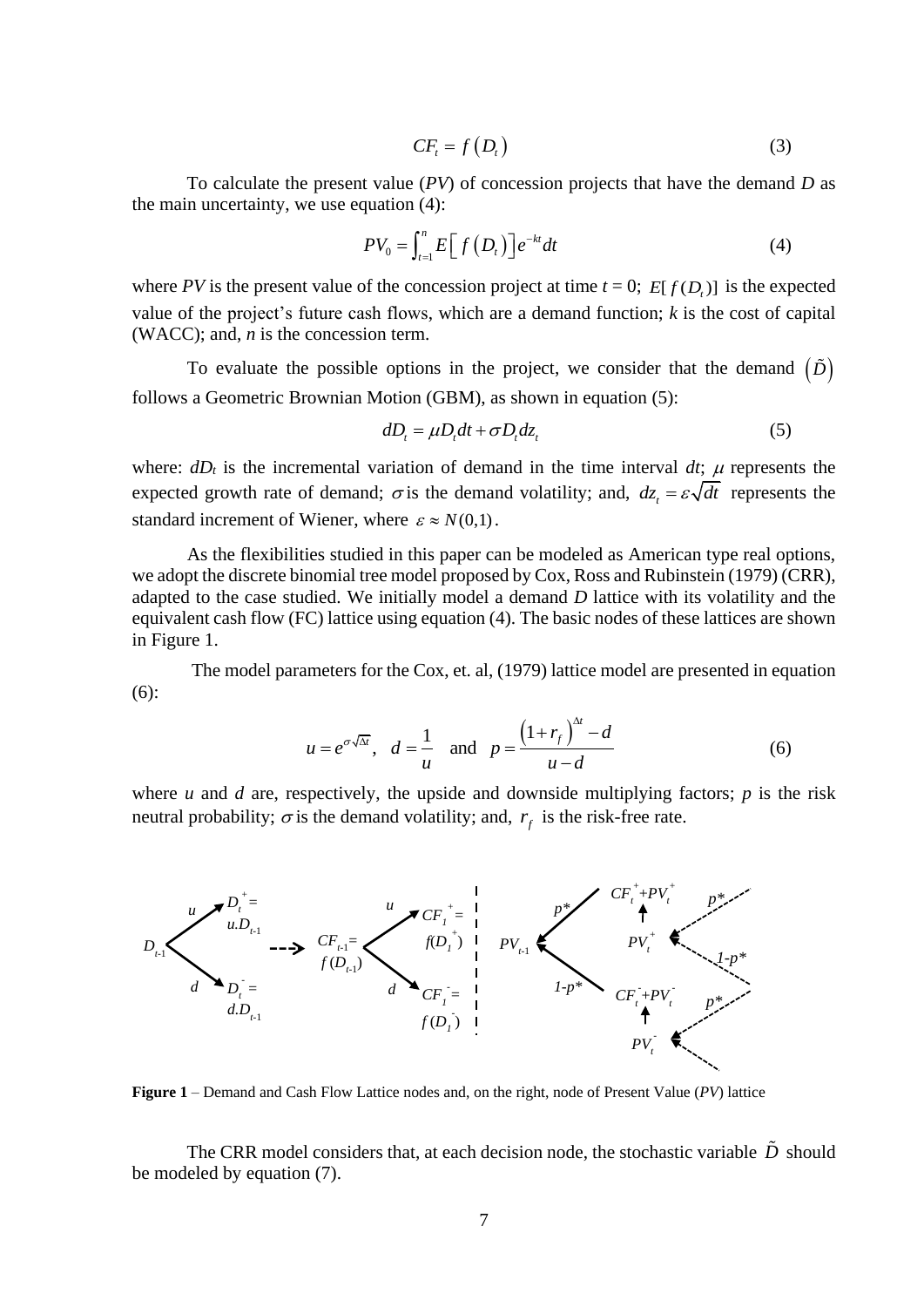$$
D_t^+ = D_{t-1} e^{+\sigma\sqrt{\Delta t}}
$$
  
\n
$$
D_t^- = D_{t-1} e^{-\sigma\sqrt{\Delta t}}
$$
\n(7)

where  $D^+$  and  $D^-$ , are the ascending and descending random values that are modeled within the cash flow (*CF*) tree.

Additionally, this option pricing model requires the use of the risk-neutral measure that can be determined by deducting the risk premium from the asset's rate of return and then discounting cash flows at the free rate of risk. Thus, the risk-neutral process of demand is defined by equation (8):

$$
dD_t^R = (\mu - \zeta_D)D_t^R dt + \sigma D_t^R dz_t
$$
\n(8)

where  $\zeta_D$  represents the demand risk premium;  $\mu$  is the rate of return of the demand; and,  $dD_t^R$ *t dD* is the incremental variation of the risk-neutral demand in the time interval *dt*.

As discussed by Freitas and Brandão (2009), the market risk premium can be observed directly or can be determined through CAPM (Capital Asset Pricing Model), where  $\mu = r_f + \zeta$ and  $\zeta = \beta \Big( E\big[R_M\big] - r_f \Big)$ . On the other hand, the risk premium of incomplete market assets can only be calculated through indirect methods.

In order to evaluate the demand risk premium, we consider that the expected value of gains in the risk-neutral valuation, regardless of possible options, should be strictly equal to the

expected value of gains in the traditional static valuation, as shows the equation (9):  
\n
$$
\int_{t=1}^{n} f(\tilde{D}_{t}) e^{-\mu t} dt = \int_{t=1}^{n} f(\tilde{D}_{t}^{R}) e^{-(\mu - \zeta_{D})t} dt
$$
\n(9)

where *f (.)* represents the cash flows.

In this sense, this model will consider the following risk neutral probability, defined in equation (10):

$$
p^* = \frac{(1 + \mu - \zeta_D)^{\Delta t} - d}{u - d} \tag{10}
$$

And, equation (11) to calculate the risk-neutral present value of the project.

$$
PV^{R} = \int_{t=1}^{n} E\left[f\left(D_{t}^{R}\right)\right] e^{-r_{f}t} dt \tag{11}
$$

As the flexibilities to be modeled are American options and they will be exerted on the *PV* (present value) of the concession at each nod of the lattice thus creating a *PV* lattice which is the value of discounted future cash flows from the last step of the *CF* lattice up to the time considered. If the term concession time is: *n,* then the *PV* of the *n-1* step are calculated by equation (12).

$$
PV_{n-1} = \left[ CF_n^+ p^* + CF_n^- (1 - p^*) \right] / (1 + rf)
$$
 (12)

Generalizing this process we get equation (13).  
\n
$$
PV_{i-1} = \left[ \left( CF_i^+ + PV_i^+ \right) p^* + \left( CF_n^- + PV_i^- \right) \left( 1 - p^* \right) \right] / \left( 1 + rf \right) \tag{13}
$$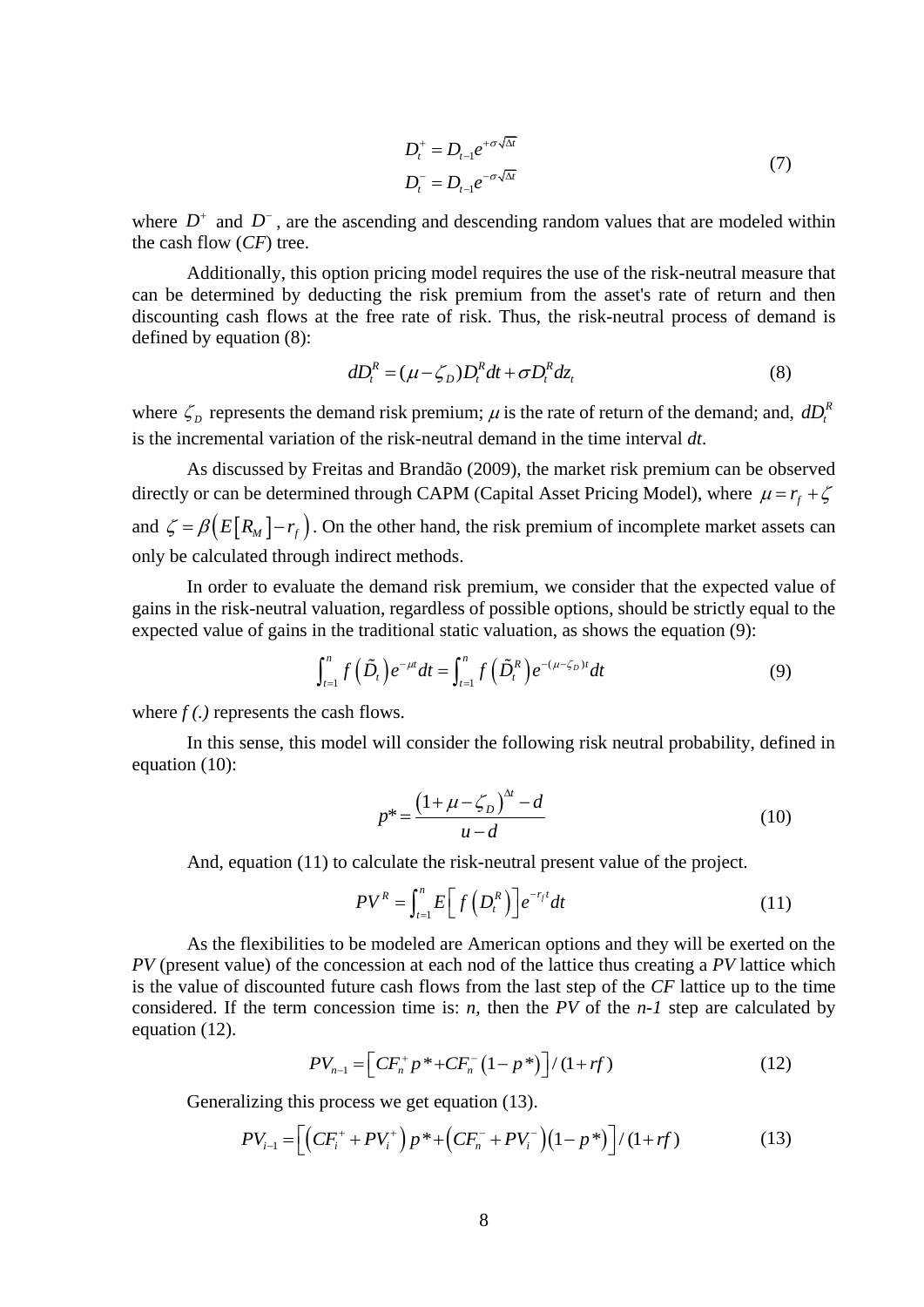This process can be observed in [Figure 1.](#page-6-0) As the *PV* lattice ends at time *n* with no continuation value, it will converge to zero at its end, in the case of a fixed time term grant.

Note that demand volatility can affect the private party investment return in both directions. If the demand reveals to be much less than expected, this will negatively affect the financial return of the subsidy, leading the private agent to abandon the concession, even with the financial consequences that may be imposed. On the other hand, if the demand reveals to be significantly above the expected trajectory will require capacity expansion from the concessionaire, with capital investments necessary in order to capture the upside and not cause demand bottleneck, which is an undesired effect for the agency grant.

Given that concessions generally expire after a time term specified in the grant contract, the closer the concession timing is to this term, the less time the investor will have to receive cash flows from any follow-up capacity expansion investments. Also, frequently, capacity expansions may be listed and included in the grant contract. But, it may prove useless to force an expansion either when there is no demand for such, or at a later time when the demand upside has already revealed itself in previous periods.

In order to verify the validity of this last statement, we compare three cases: (1) a traditional capacity expansion option, that is, without the concession extension term; (2) a capacity expansion option simultaneously with fixed term extension; and, (3) a capacity expansion option with additional fixed term extension. The last two cases are policies proposed in this article and are defined, respectively, in the following subsections.

## **4.1. Traditional Capacity Expansion Option**

The traditional capacity expansion option can be seen as an American call option, since the concessionaire can make the decision to expand at any time throughout the life of the contract. Denoting the project value with expansion option by *PVexp1*, the value of the real option is conditioned to the optimal exercise of the expansion option. In this sense, the expansion option value is expressed by equation (14):

$$
PV_{t_{\text{expl}}} = \max\left[ PV_{t}^{R}; \lambda \times PV_{t}^{R} - I \right]
$$
 (14)

where  $PV_t^R$  represents the risk-neutral present value of the project without considering any options;  $\lambda$  is the expansion factor and *I* represents the expansion *CAPEX*.

#### **4.2. Fixed Term Extension Simultaneous with Capacity Expansion Policy**

The first policy proposed in this paper establishes that the term extension is fixed (equal to the grant term) and occurs at the time of the investment in capacity expansion. For model this policy, as in the previous item, we use the CRR binomial model and consider that this is an American call option. In order to evaluate this capacity expansion option with simultaneously fixed term extension, we consider equation (15):

$$
PV_{t_{exp2}} = \max \left[ PV_{t}^{R}; PV_{t \to n} - I \right]
$$
 (15)

where  $PV_{t\rightarrow n}$  represents the present value of cash flows at time *t* until time *n*, which is the expanded time term of the policy considered, of the cash flows of the expansion capacity option.

Equation (16) shows how we calculate the perpetuity limited in *t* years: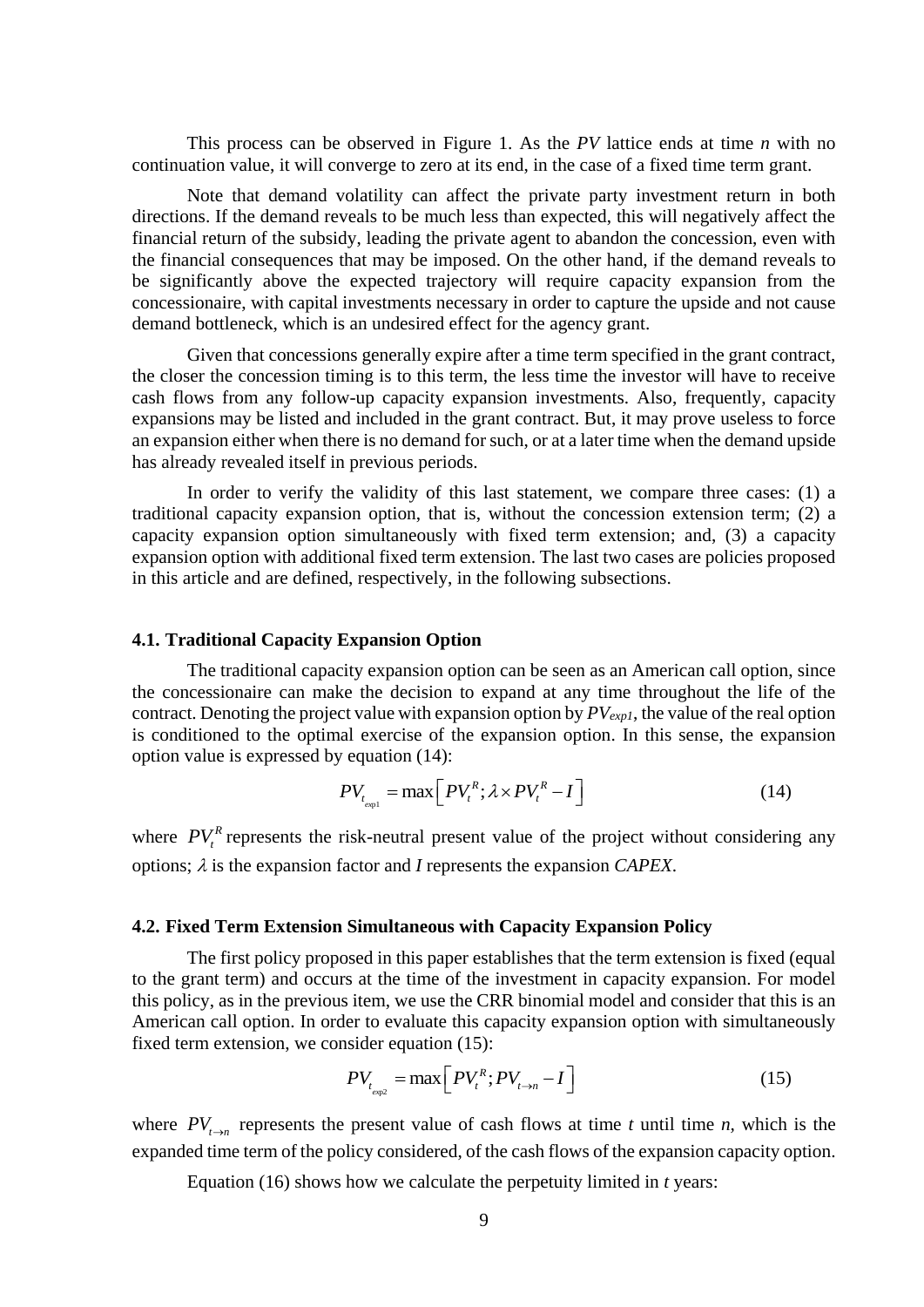$$
PV_{\tau_{\text{exp2}}} = \int_{\tau}^{\tau+n} E\Big[f\Big(\tilde{D}_t\Big)\Big] e^{-kt} dt \tag{16}
$$

where  $PV<sub>z</sub>$  is the present value of the perpetuity limited in *n* years, which is the concession term.

Since we will use a discrete model, we consider equation (17) to calculate the present value of the perpetuity limited in *n* years:

$$
PV_{t_{exp2}} = \frac{E[f(\tilde{D}_{t+1})]}{k - \mu} \left(1 - \left(\frac{1 + \mu}{1 + k}\right)^n\right)
$$
(17)

where  $PV<sub>t</sub>$  is the present value of the perpetuity limited in *n* years, which is the concession term; and,  $E\left[f\left(\tilde{D}_{t+1}\right)\right]$  is the expected value of cash flows at time  $t+1$ .

## **4.3. Fixed Term Extension Additional to Concession Term Policy**

On the other hand, the second policy proposed in this article establishes that the term extension is fixed (equal to the grant term) and additional to the pre-established term of the concession. We use the same binomial model and calculate the perpetuity limited in *n* years through equation (17). To evaluate this capacity expansion option with additional term extension, we consider the following equation (18):

$$
PV_{t_{\text{exp3}}} = \max \left[ PV_{t}^{R}; PV_{t \to N} - I \right]
$$
 (18)

where  $PV_{t\rightarrow N}$  represents the present value of cash flows at time *t* until time *N*, which is the double expanded time term of the initial policy, of the cash flows of the expansion capacity option.

#### **5. Numerical Application 5.1. Base Case**

We apply our theoretical framework considering a road concession project with the following values listed in [Table 1.](#page-9-0) It is important to emphasize that the data were based on a real project analyzed by Brandão (2002).

<span id="page-9-0"></span>**Table 1** – Concession data and values

|                                                                     | $PV_{\tau_{\text{max}}} = \left  \int E   f(D_t)   e^{-\kappa t} dt \right $                                                                                                                                                                                                                         |
|---------------------------------------------------------------------|------------------------------------------------------------------------------------------------------------------------------------------------------------------------------------------------------------------------------------------------------------------------------------------------------|
|                                                                     | where $PV_{\tau}$ is the present value of the perpetuity limited in <i>n</i> years, which                                                                                                                                                                                                            |
| value of the perpetuity limited in $n$ years:                       | Since we will use a discrete model, we consider equation (17)                                                                                                                                                                                                                                        |
|                                                                     |                                                                                                                                                                                                                                                                                                      |
|                                                                     | $PV_{t_{\text{exp2}}} = \frac{E[f(D_{t+1})]}{k-\mu} \left(1 - \left(\frac{1+\mu}{1+k}\right)^n\right)$                                                                                                                                                                                               |
|                                                                     | where $PVt$ is the present value of the perpetuity limited in <i>n</i> years, whic<br>and, $E[f(\tilde{D}_{t+1})]$ is the expected value of cash flows at time $t+1$ .                                                                                                                               |
|                                                                     | 4.3. Fixed Term Extension Additional to Concession Term Policy                                                                                                                                                                                                                                       |
| extension, we consider the following equation (18):                 | On the other hand, the second policy proposed in this article<br>extension is fixed (equal to the grant term) and additional to the pre<br>concession. We use the same binomial model and calculate the perp<br>through equation (17). To evaluate this capacity expansion optic                     |
|                                                                     | $PV_{t_{on3}} = \max \left[ PV_{t}^{R}; PV_{t \rightarrow N} - I \right]$                                                                                                                                                                                                                            |
| option.<br><b>5. Numerical Application</b><br><b>5.1. Base Case</b> | where $PV_{t\rightarrow N}$ represents the present value of cash flows at time t un<br>double expanded time term of the initial policy, of the cash flows of<br>We apply our theoretical framework considering a road con<br>following values listed in Table 1. It is important to emphasize that t |
| real project analyzed by Brandão (2002).                            |                                                                                                                                                                                                                                                                                                      |
|                                                                     |                                                                                                                                                                                                                                                                                                      |
| Table 1 – Concession data and values                                |                                                                                                                                                                                                                                                                                                      |
| Grant term<br><b>CAPEX</b>                                          | 25 years<br>300 million \$                                                                                                                                                                                                                                                                           |
| Fixed cost                                                          | 32 million \$ (per year)                                                                                                                                                                                                                                                                             |
| Variable cost                                                       | 35% of revenue                                                                                                                                                                                                                                                                                       |
| Tax rate                                                            | 34% (per year)                                                                                                                                                                                                                                                                                       |
| Depreciation                                                        | 25 years                                                                                                                                                                                                                                                                                             |
| Tariff                                                              | 8.80 \$ (per vehicle)                                                                                                                                                                                                                                                                                |
| Risk-free rate                                                      | 6.18%                                                                                                                                                                                                                                                                                                |
| Risk-adjusted rate                                                  | 9.42%                                                                                                                                                                                                                                                                                                |
| Maximum Road capacity (CAP)                                         | 20,000 (AADT)                                                                                                                                                                                                                                                                                        |
|                                                                     | 10                                                                                                                                                                                                                                                                                                   |
|                                                                     |                                                                                                                                                                                                                                                                                                      |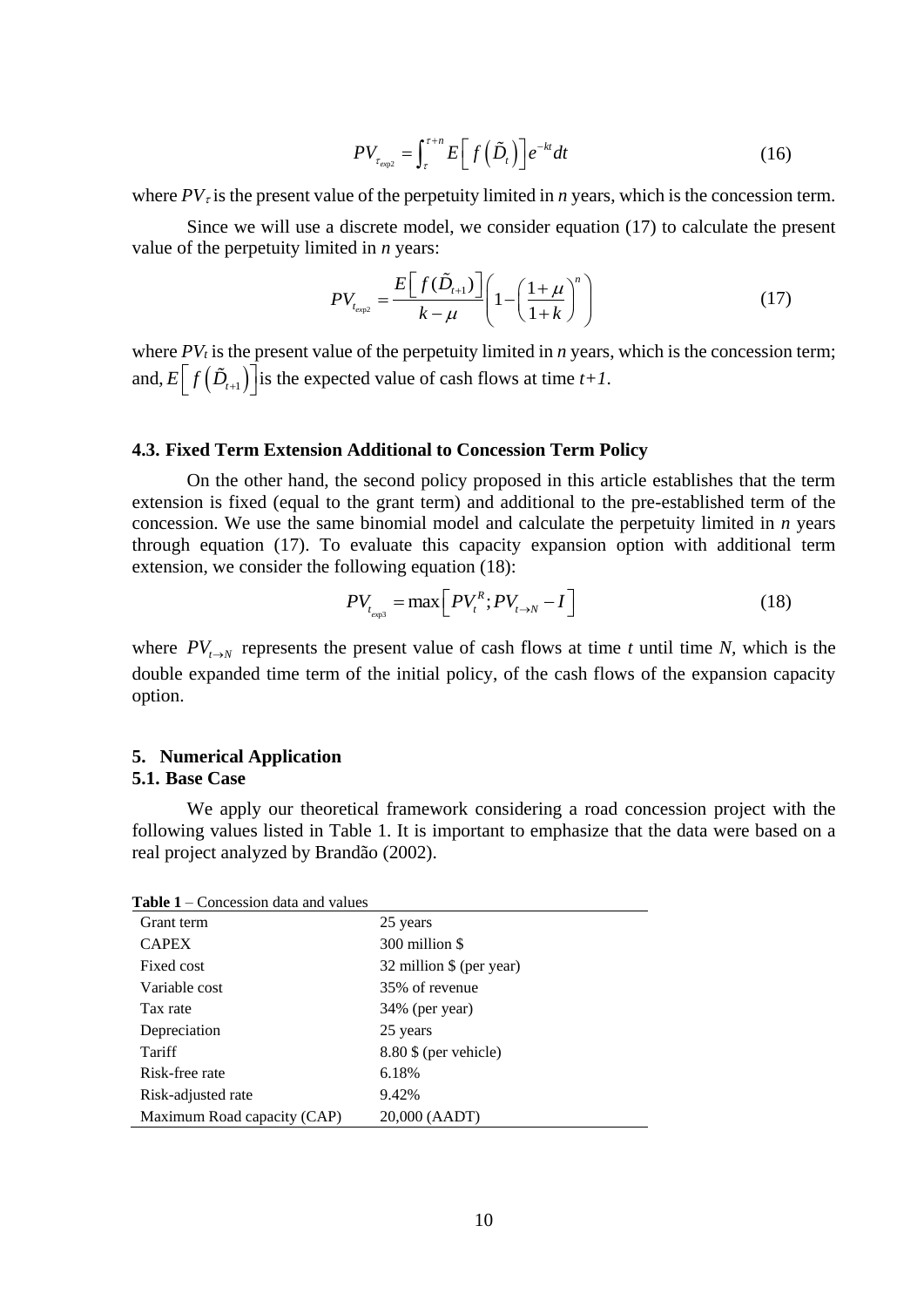Since the demand (*D*) is our stochastic variable, we model this uncertainty as a GBM, using the values and parameters given in [Table 2.](#page-10-0)

| <b>Table</b> $2 -$ Stochastic Demand values and parameters |                                |                |  |
|------------------------------------------------------------|--------------------------------|----------------|--|
| Initial demand (in $t = 0$ )                               | $D_0$                          | 10,000 (AADT)  |  |
| <b>Equivalent Vehicle Multiplier</b>                       | EVM                            | 2.2            |  |
| Demand drift                                               | $\mu$                          | 6% (per year)  |  |
| Demand Volatility                                          | σ                              | 15% (per year) |  |
| Lattice upside factor                                      | u                              | 1.1618         |  |
| Lattice downside factor                                    | d                              | 0.8607         |  |
| Demand risk premium                                        | $\zeta_{\scriptscriptstyle D}$ | 2.22%          |  |
| Upside move probability                                    | p                              | 0.5881         |  |
| Downside move probability                                  | $(1-p)$                        | 0.4119         |  |
|                                                            |                                |                |  |

<span id="page-10-0"></span>**Table 2** – Stochastic Demand values and parameters

Note: AADT means Average Annual Daily Traffic.

Based on equation (4), we calculate that the present value of this concession project at time  $t = 0$ , without considering the road capacity limit, is  $PV = 353,283,000$  \$, yielding a Net Present Value (NPV) of 53,283,000\$. We also estimate this value through a lattice, in which we first model the demand as a GBM. From this, we estimate a cash flow lattice using equation (3), and finally, discounting this latter at the risk-free rate and using the risk neutral adjusted probabilities, we estimate the project value lattice, which gives the same present value (*PV*) calculated above. The project value (*PV*) lattice is displayed in [Figure 2.](#page-10-1)

Note that this lattice is the discretization of a Brownian bridge since the concession has a term limit after which there is no cash flow, it will forcefully end in zero value at the expiration of the term (year 25) after paying the last cash flow of the project. Also, we can see that this lattice does not consider the maximum road capacity limit (CAP) as listed in [Table 1.](#page-9-0)

Thus, when we consider this CAP on the road traffic, as an absorbing barrier, the lattice and the present value of this base case project changes  $(PV = 283.065.000 \text{ s})$ , thus yielding a negative NPV of 16,935,000 \$. In [Figure 2,](#page-10-1) we can see the lattice with and without capacity limit, as well as the present value in each case.



<span id="page-10-1"></span>**Figure 2** – Project value lattice without and with demand capacity limit (left) (without demand capacity limit: − | on both figures with demand capacity limit :− | −: expected value of expansion) (right)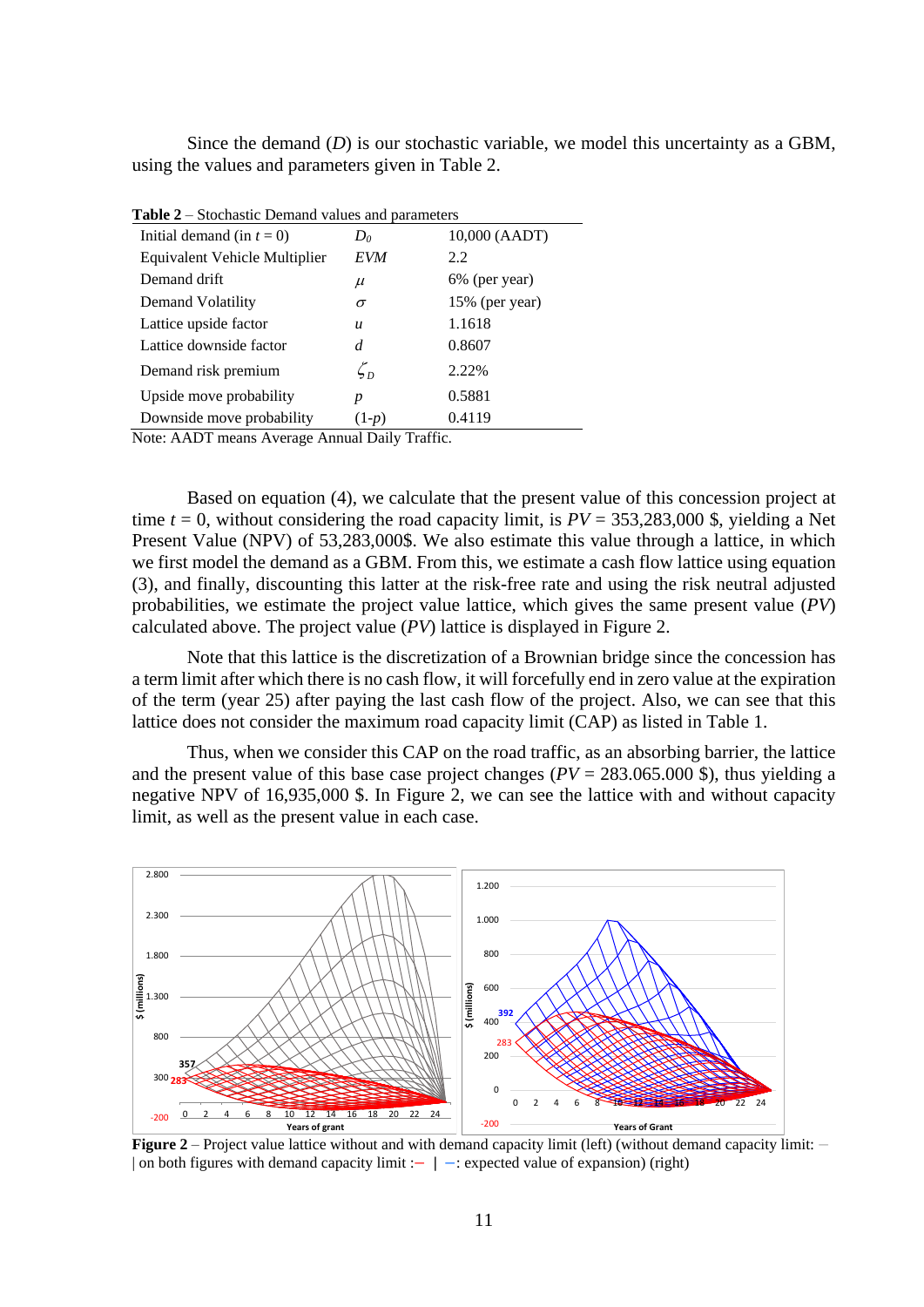#### <span id="page-11-0"></span>**5.2. Capacity Expansion without Term Extension**

We then analyze the case of a traditional capacity expansion option, that is, without any concession extension term. For this, we consider that the concessionaire has the option of investing \$ 120 million (*Expansion CAPEX*) to have the right to increase the road capacity limit to 40,000 (AADT), therefore doubling the road capacity with in investment of 40% of the original CAPEX of the concession. Using the same approach with the demand lattice described in subsection 4.1 above, we plotted the lattice displaying both the project with traffic cap, and with the expansion option without term extension. It is also displayed in [Figure 2](#page-10-1) on the right side**[Figure 3](#page-12-0)**.

We can observe that with the values used in this modeling, the expansion option is exerted a few times, increasing the projects *PV* as expected (*PVexp*<sup>1</sup> = 391,945,000 \$), and even surpassing the original value without traffic demand limit, or cap, and bringing about a positive, NPV.

But it is also apparent that any capacity expansion, should it occur, will not happen close to the last years of the concession term, as the concessionaire will not have enough years of cash flow to have its payback on the *Expansion CAPEX*. To make the analysis more robust, we vary the values adopted for the expansion option to verify their impact on the option exercise, but we find that even at very low levels of *Expansion CAPEX,* the option will rarely be exercised close to the concession term end, which would be a desirable aspect for the granting party.

Therefore, these results show that this type of capacity expansion option is not optimal for both parties involved. In this sense, a possible solution for this is that the government, through the concession contract, allows the private agent to have the option of extending the concession term to encourage their investment in capacity expansion. It is important to note that as the term time is still fixed, this lattice still is the discretization of a Brownian Bridge, starting at *PV*, and converging to zero after 25 years, therefore limiting the value of any option exerted during the original term grant.

## **5.3. Crossing the Brownian Bridge: Capacity Expansion with Term Extension**

The capacity expansion with term extension can be implemented through different policies. In this paper, we propose two approached or possible policies, for considering capacity expansion option with term extension in the grant contract. As the term extension consideration will not limit the model to the original term time limit, the lattice modeled will no longer forcefully converge to zero at this time, and therefore will no longer be a discretization of a Brownian Bridge. We will model two-term extension models considering the same expansion described in subsection [5.2](#page-11-0)

The first expansion policy model proposal extends the original term by the same time span: 25 years. But the time extension starts to count from the moment the concessionary declares the investment decision. This policy should tend to push the concessionaire to expand near the end of the original term since this will maximize the total time span of the contract. On the other hand, the second model proposal also extends the original term by the same time span, but always from the end of the first term. Therefore this should tend to drive the concessionaire in expanding as early as possible since it will always have two times the original term, conditional it invests the expansion CapEx. Both proposals are limiting frameworks for time extension, and are worth studying since any other model should fall between these two.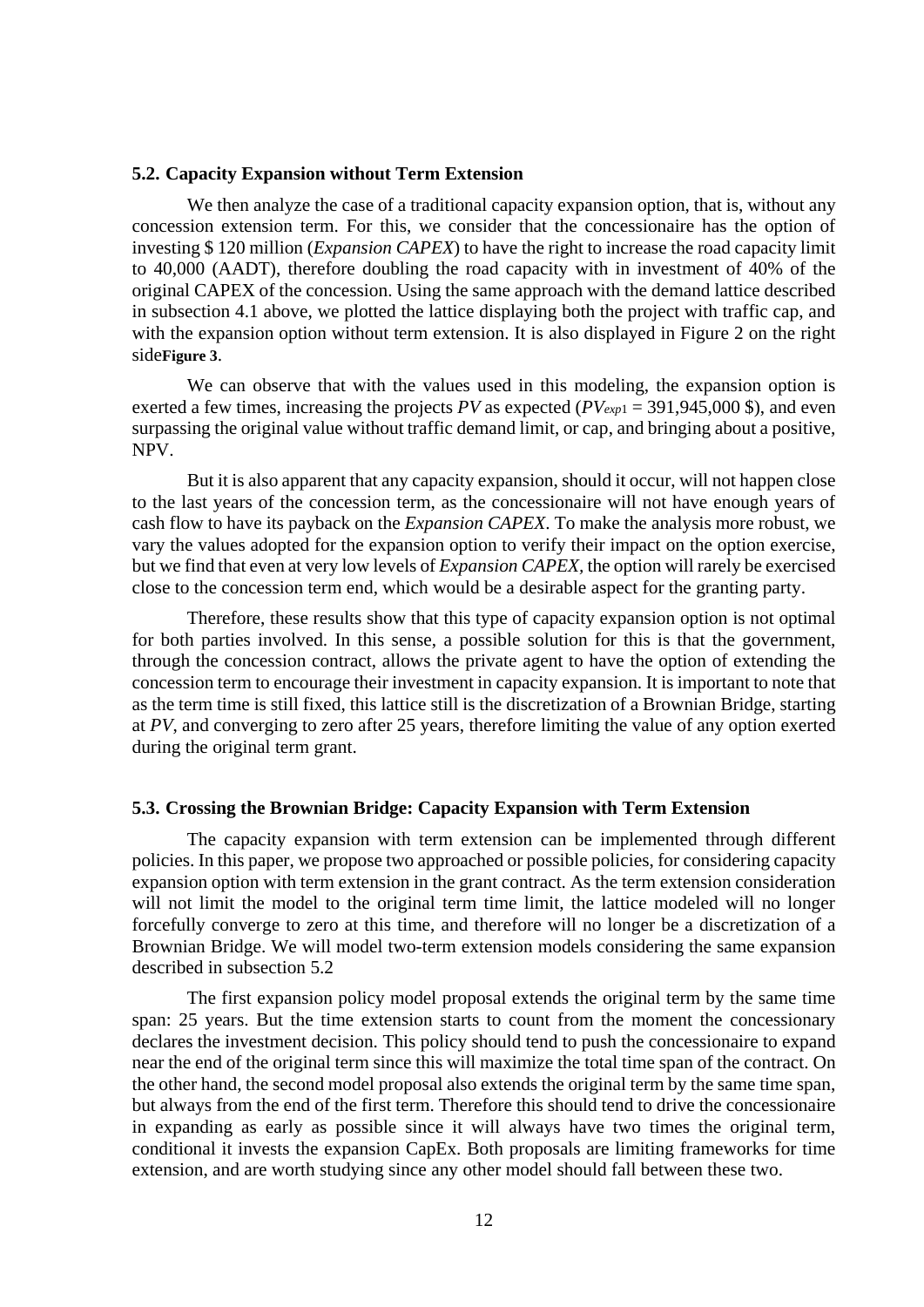Applying the first policy in the concession project, we obtain the results presented in [Figure 3.](#page-12-0) Note that, by adopting this first policy, the present value of the concession becomes equal to  $PV_{exp2} = 638,125,000$  \$. In this sense, the implementation of this first policy generates an increase of 125.43% in the original *PV* of the concession project or an option value of 355,061,000 \$.

On the other hand, when we apply the second capacity expansion policy in our numerical example, we obtain other results, which are presented in Figure 3. Observe that the present value of the concession becomes equal to  $PV_{exp3} = 699,490,800$  \$. Thus, the implementation of the second policy generates an increase of 147.11% in the *PV* of the concession project or an option value of 416,425,000 \$.

Comparing the two proposed policies, we can see that the latter, beyond increasing the present value also works as an incentive to anticipation the exercise of the expansion capacity option since the concessionaire will try to maximize the number of periods of his grant with increased cash flow. Note that the variable that guides the expansion decision is the present value of the concession project, but the variable that guides the option exercise is the demand.

Both policy models add substantial value to the concessionaire PV, and could also generate additional return to the conceding party as it can either regulate participation on this additional value or regulate a tariff reduction being this a conditional rule for permitting expansion and term extension for the concessionary.

It is worth noting that the high value of the conditional term extension derives from the fact that in [Figure 3,](#page-12-0) the lattice is no longer a Brownian Bridge since it does not converge to a limiting value at its term. The model has crossed the Brownian Bridge.



<span id="page-12-0"></span>**Figure 3** – Project value lattice, with fixed term extension additional to grant term: − | with fixed term extension at the time of capacity expansion: − | with demand capacity limit, for comparison: −. On the left with no tariff reduction, and on the right with 10% tariff reduction on expansion from year 20 on until 50% tariff at year 25.

As the two policies described above are limiting models, we used them to input limits and tariff reduction associated with the term extension. We used the same model and expansion policies but forcing tariff reduction as the original term approaches its limit: after year 20, in case of expansion the concessionary will incur in a 10% reduction in tariff, and 10% more for each year of wait. The result is shown also in [Figure 3](#page-12-0) on the right graph. We can see that Present Value (PV) reduction for each policy is very small (from \$ 699 M to \$ 671 M in the case of the first polity and from \$ 638 M to \$ 598 M in case of the second policy). Therefore, it is apparent that a term extension policy can be flexibly applied by the conceding authority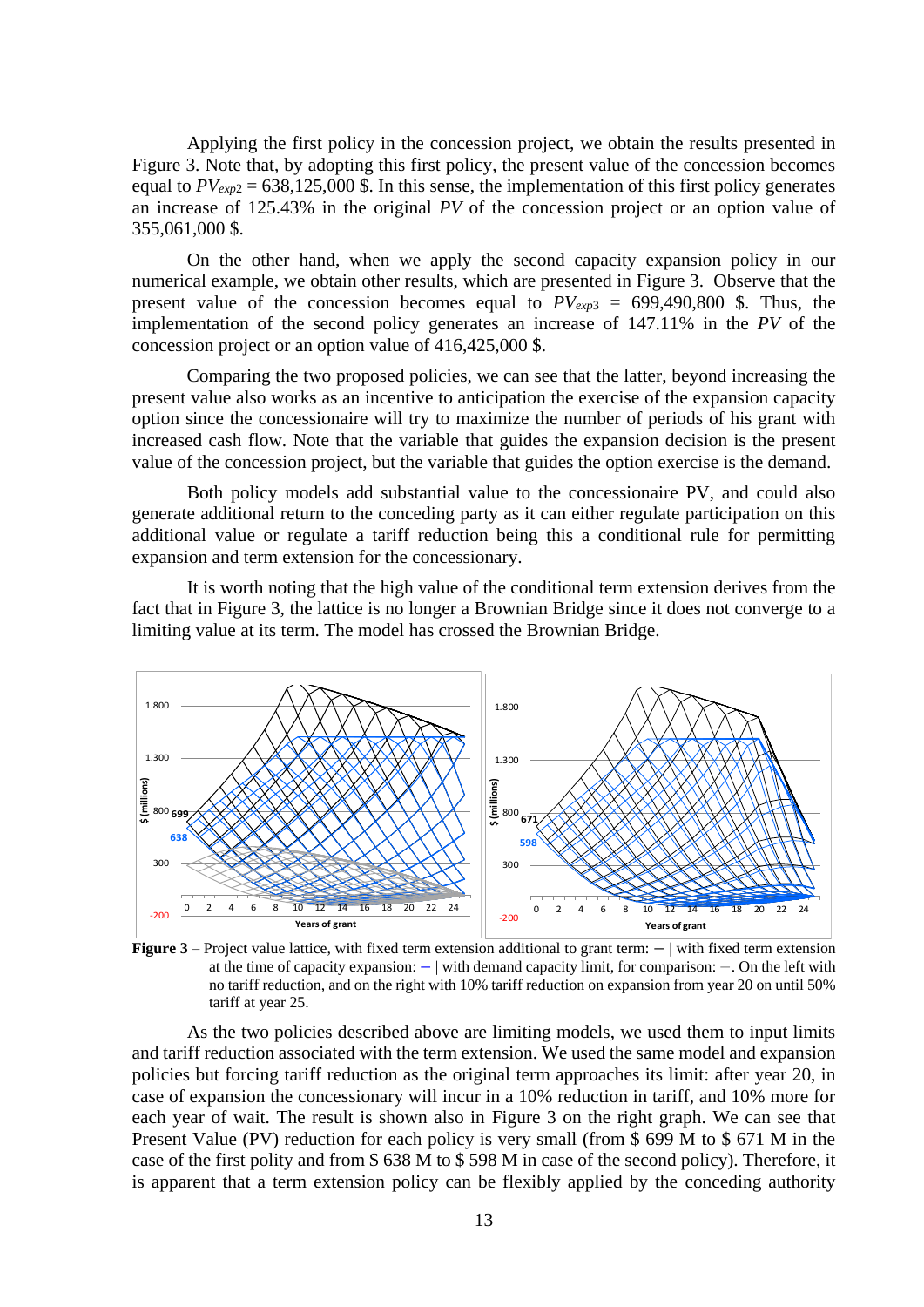modeling several approaches of tariff reduction and, or, term extension limits, to the benefit of both the private party as well as the conceding authority,

## **6. Conclusions**

In this paper, we propose two mechanisms that allow the concessionaire to exercise the capacity expansion option with term extension in the grant contract. The first policy establishes that the term extension is fixed and occurs at the time of the investment in capacity expansion. On the other hand, the second policy establishes that the term extension is fixed and additional to the pre-established term of the concession.

From this two proposed policies, we conclude preliminarily that both are extreme policies developed to promote the expansion capacity option, besides we find that they add value to the concessionaire and to the government when compared to the traditional capacity expansion option. Other policies can be proposed in this context and it is the authors' objective to continue developing this study.

Public policies, such as those presented in this article, help to minimize the uncertainties of an adverse economic environment and stimulate the infrastructure sector. Additionally, when well designed in the concession contract, this type of term extension granted by additional investments from the concessionaire can return a win-win partnership to a relation that might have been tilted by market conditions in which one part has felt impaired and looks for rebalancing of their contractual relation.

## **References**

- Attarzadeh, M., Chua, D. K. H., Beer, M., & Abbott, E. L. S. (2017). Options-based negotiation management of PPP–BOT infrastructure projects. *Construction Management and Economics, 35*(11-12), 676-692. doi: 10.1080/01446193.2017.1325962
- ANTT. (2019). Concessões Rodoviárias. <http://www.antt.gov.br/rodovias/Concessoes \_Rodoviarias> (May 12, 2019).
- Black, F., & Scholes, M. (1973). The Pricing of Options and Corporate Liabilities. *The Journal of Political Economy, 81*(3), 637-654. doi: https://doi.org/10.1086/260062
- Blank, F. F. (2008). *Teoria de Opções Reais em Project Finance e Parceria Público-Privada: Uma Aplicação em Concessões Rodoviárias*. Master's Dissertation, Industrial Engineering Department, Pontifical Catholic University of Rio de Janeiro, Brazil.
- Bowe, M., & Lee, D. L. (2004). Project evaluation in the presence of multiple embedded real options: evidence from the Taiwan High-Speed Rail Project. *Journal of Asian Economics, 15*(1), 71-98. doi: https://doi.org/10.1016/j.asieco.2003.12.001
- Brandão, L. E. T. (2002). *Uma aplicação da Teoria das Opções Reais em Tempo Discreto para Avaliação de uma Concessão Rodoviária no Brasil*. Doctoral Thesis, Industrial Engineering Department, Pontifical Catholic University of Rio de Janeiro, Brazil.
- Brandão, L. E., Bastian-Pinto, C., Gomes, L. L., & Labes, M. (2012). Government Supports in PPP Contracts: The Case of the Metro Line 4 of the São Paulo Subway System. *Journal*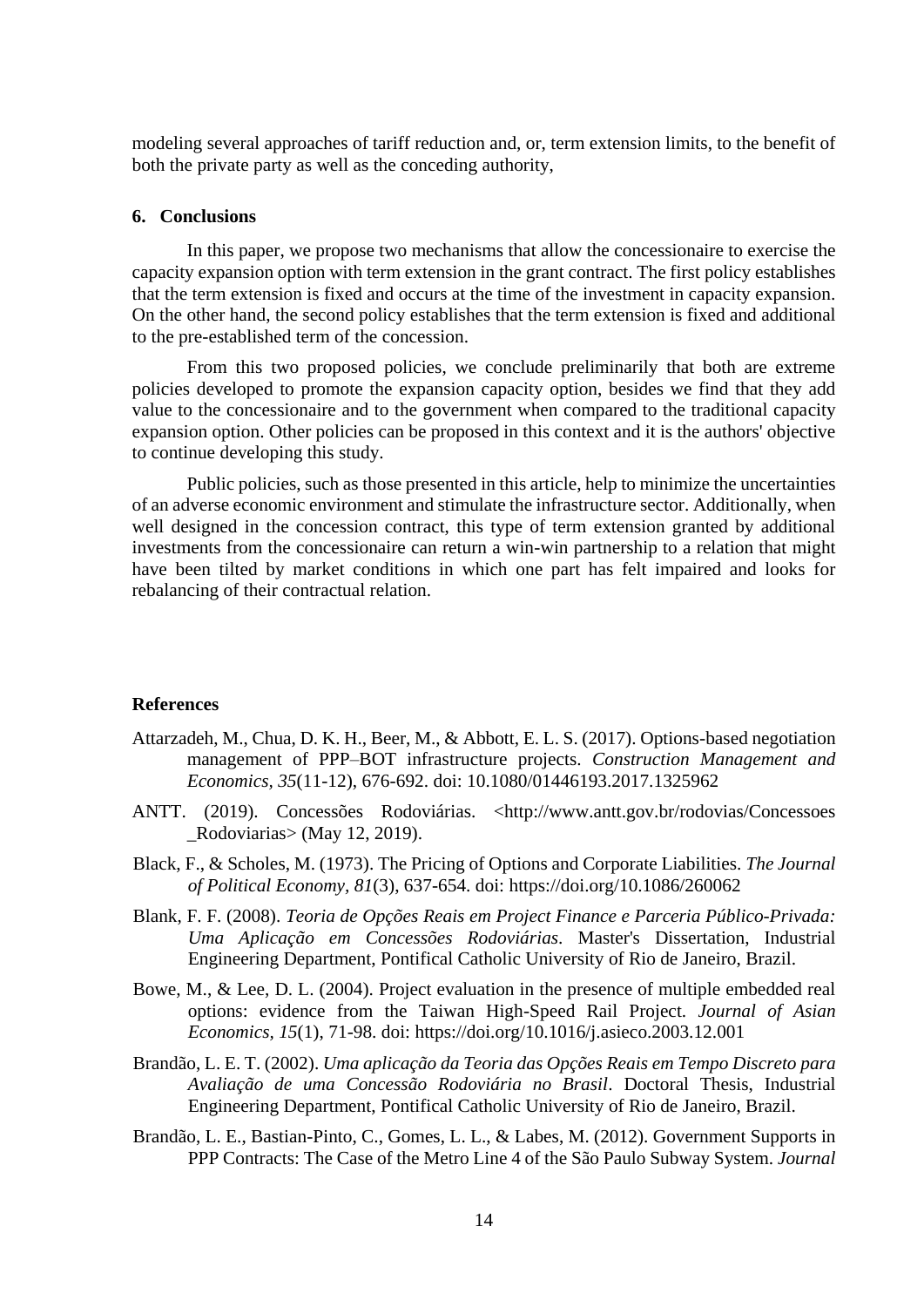*of Infrastructure Systems, 18*(3), 218-225. doi: https://doi.org/10.1061/(ASCE)IS.1943- 555X.0000095

- Brandao, L. E. T., & Saraiva, E. (2008). The option value of government guarantees in infrastructure projects. *Construction Management and Economics, 26*(11), 1171-1180.
- Buyukyoran, F., & Gundes, S. (2018). Optimized real options-based approach for government guarantees in PPP toll road projects. *Construction Management and Economics*, 36(4), 203-216. doi: 10.1080/01446193.2017.1347267
- Carbonara, N., & Pellegrino, R. (2018). Public-private partnerships for energy efficiency projects: A win-win model to choose the energy performance contracting structure. *Journal of Cleaner Production*, 170, 1064-1075. doi: https://doi.org/10.1016/j.jclepro.2017.09.151
- Cheah, C. Y. J., & Liu, J. (2006). Valuing governmental support in infrastructure projects as real options using Monte Carlo simulation. *Construction Management and Economics, 24*(5), 545 – 554. doi: https://doi.org/10.1080/01446190500435572
- Cox, J. C., Ross, S. A., & Rubinstein, M. (1979). Option pricing: A simplified approach. *Journal of Financial Economics,* 7(3), 229-263. doi: https://doi.org/10.1016/0304- 405X(79)90015-1
- Dixit, A. K., & Pindyck, R. S. (1994). *Investment under Uncertainty*. Princeton: Princeton University Press.
- Feng, Z., Zhang, S.-B., & Gao, Y. (2015). Modeling the impact of government guarantees on toll charge, road quality and capacity for Build-Operate-Transfer (BOT) road projects. *Transportation Research Part A: Policy and Practice, 78*, 54-67. doi: http://dx.doi.org/10.1016/j.tra.2015.05.006
- Freitas, A. S., & Brandão, L. E. T. (2009). Avaliação de Projetos de E-Learning através da Metodologia de Opções Reais. *Revista Eletrônica de Administração*, *15*(3), 679-701.
- Huang, Y. L., & Chou, S. P. (2006). Valuation of the minimum revenue guarantee and the Option to abandon in BOT infrastructure projects. *Construction Management and Economics, 24*(5), 379-389. doi: https://doi.org/10.1080/01446190500434997
- Machado, L.C.K. (2005). *Concessões de Rodovias – Mito e Realidade*. Prêmio.
- Majd, S., & Pindyck, R. S. (1987). Time to Build, Option Value, and Investment Decisions. *Journal of Financial Economics, 18*(1), 7-27.
- McDonald, R. L., & Siegel, D. R. (1985). Investment and the Valuation of Firms When There is an Option to Shut Down. *International Economic Review, 26*(2), 331-349. doi: 10.2307/2526587
- Merton, R. C. (1973). Theory of Rational Option Pricing. *The Bell Journal of Economics and Management Science, 4*(1), 141-183. doi: 10.2307/3003143
- Shan, L., Garvin, M. J., & Kumar, R. (2010). Collar options to manage revenue risks in real toll public‐private partnership transportation projects. *Construction Management and Economics, 28*(10), 1057-1069. doi: 10.1080/01446193.2010.506645
- Takashima, R., Yagi, K., & Takamori, H. (2010). Government guarantees and risk sharing in public–private partnerships. *Review of Financial Economics*, 19(2), 78-83.
- Titman, S. (1985). Urban Land Prices Under Uncertainty. *The American Economic Review, 75*(3), 505-514.